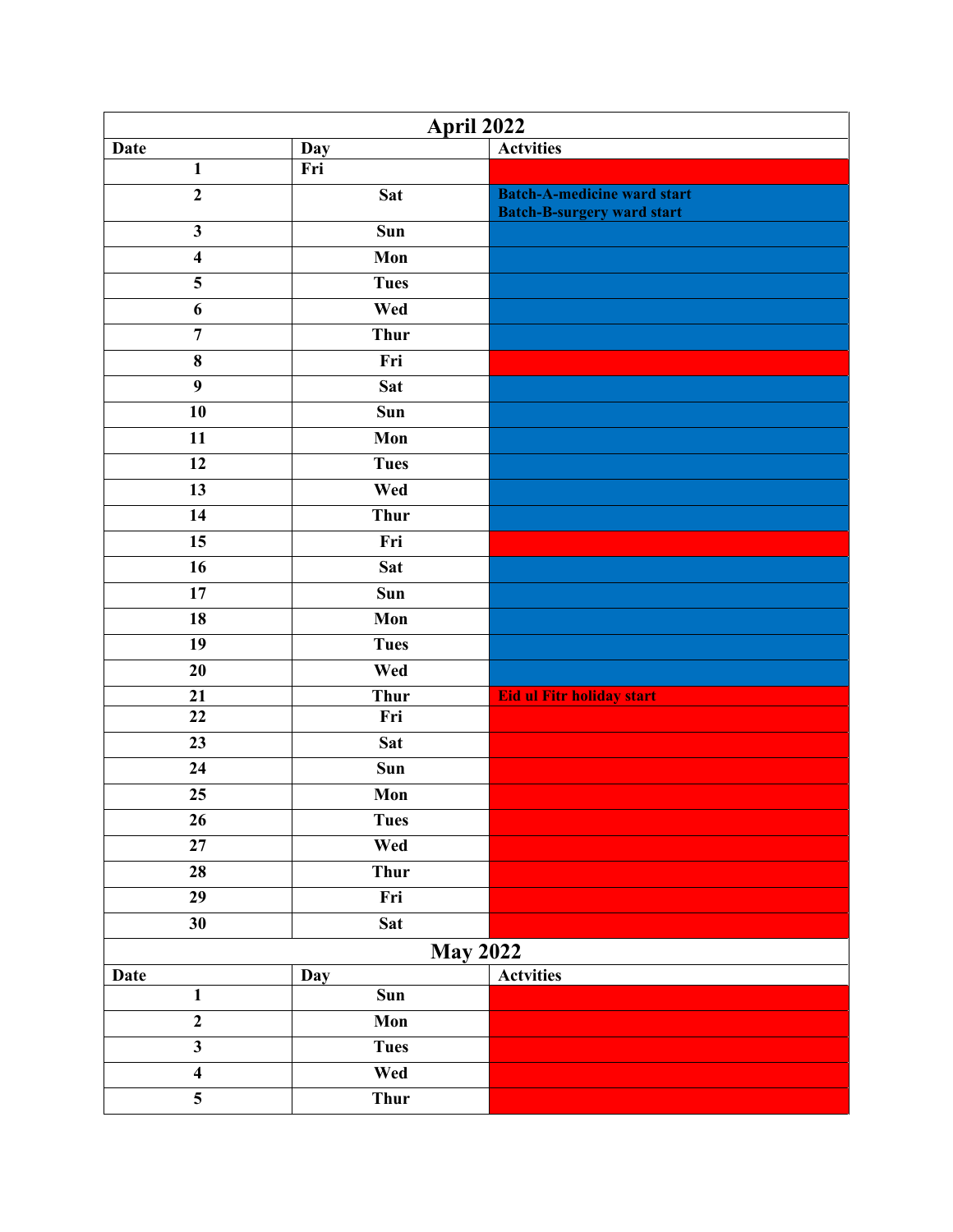| 6                       | Fri              |                      |
|-------------------------|------------------|----------------------|
| $\overline{7}$          | <b>Sat</b>       |                      |
| 8                       | Sun              |                      |
| $\overline{9}$          | Mon              |                      |
| $\overline{10}$         | <b>Tues</b>      |                      |
| 11                      | Wed              |                      |
| 12                      | <b>Thur</b>      |                      |
| $\overline{13}$         | Fri              |                      |
| 14                      | <b>Sat</b>       |                      |
| 15                      | Sun              | <b>Budha Purnima</b> |
| 16                      | Mon              |                      |
| $\overline{17}$         | <b>Tues</b>      |                      |
| 18                      | Wed              |                      |
| 19                      | <b>Thur</b>      |                      |
| 20                      | Fri              |                      |
| 21                      | <b>Sat</b>       |                      |
| 22                      | Sun              |                      |
| 23                      | Mon              |                      |
| 24                      | <b>Tues</b>      |                      |
| $\overline{25}$         | Wed              |                      |
| 26                      | <b>Thur</b>      |                      |
| $\overline{27}$         | Fri              |                      |
| 28                      | <b>Sat</b>       |                      |
| $\overline{29}$         | Sun              |                      |
| 30                      | Mon              |                      |
| 31                      | <b>Tues</b>      |                      |
|                         | <b>June 2022</b> |                      |
| Date                    | <b>Day</b>       | <b>Actvities</b>     |
| $\mathbf{1}$            | Wed              |                      |
| $\overline{2}$          | <b>Thur</b>      |                      |
| $\overline{\mathbf{3}}$ | Fri              |                      |
| $\overline{\mathbf{4}}$ | <b>Sat</b>       |                      |
| $\overline{5}$          | Sun              |                      |
| 6                       | Mon              |                      |
| $\overline{7}$          | <b>Tues</b>      |                      |
| $\overline{\mathbf{8}}$ | Wed              |                      |
| $\overline{9}$          | <b>Thur</b>      |                      |
| $\overline{10}$         | Fri              |                      |
| $\overline{11}$         | <b>Sat</b>       |                      |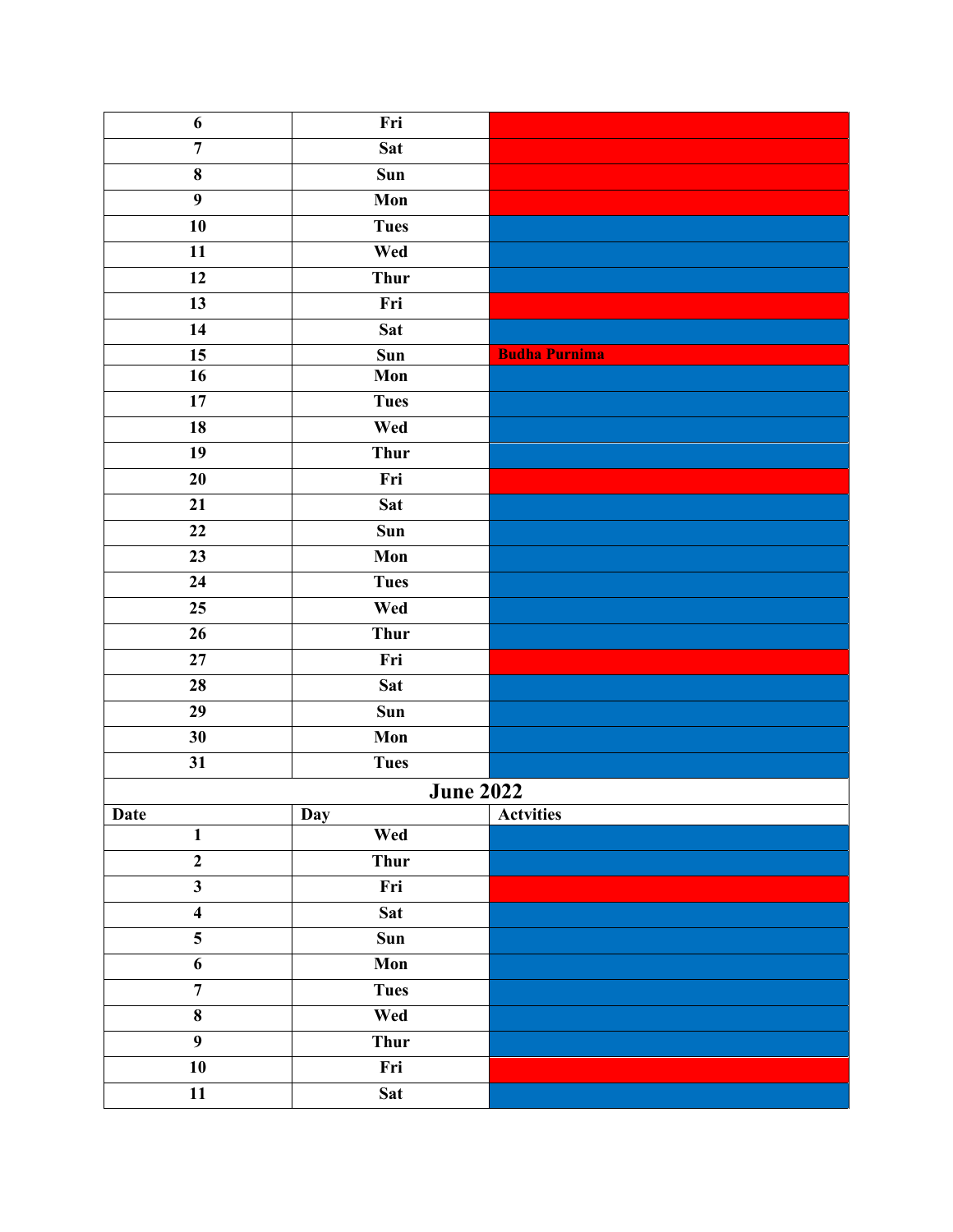| $\overline{12}$         | $\overline{\text{Sun}}$ |                           |  |
|-------------------------|-------------------------|---------------------------|--|
| $\overline{13}$         | Mon                     |                           |  |
| 14                      | <b>Tues</b>             |                           |  |
| $\overline{15}$         | Wed                     |                           |  |
| $\overline{16}$         | <b>Thur</b>             |                           |  |
| 17                      | Fri                     |                           |  |
| 18                      | <b>Sat</b>              |                           |  |
| 19                      | Sun                     |                           |  |
| 20                      | Mon                     |                           |  |
| 21                      | <b>Tues</b>             |                           |  |
| 22                      | Wed                     |                           |  |
| $\overline{23}$         | Thur                    |                           |  |
| 24                      | Fri                     |                           |  |
| 25                      | <b>Sat</b>              |                           |  |
| 26                      | Sun                     |                           |  |
| $\overline{27}$         | Mon                     |                           |  |
| 28                      | <b>Tues</b>             |                           |  |
| $\overline{29}$         | Wed                     |                           |  |
| 30                      | <b>Thur</b>             |                           |  |
| <b>July 2022</b>        |                         |                           |  |
| <b>Date</b>             | Day                     | <b>Actvities</b>          |  |
| $\mathbf{1}$            | Fri                     |                           |  |
| $\overline{2}$          | <b>Sat</b>              |                           |  |
| $\overline{\mathbf{3}}$ | Sun                     |                           |  |
| $\overline{\mathbf{4}}$ | Mon                     |                           |  |
| $\overline{\mathbf{5}}$ | <b>Tues</b>             |                           |  |
| 6                       |                         |                           |  |
| $\overline{7}$          | Wed                     |                           |  |
|                         | <b>Thur</b>             |                           |  |
| $\bf 8$                 | Fri                     | Eid ul Azha holiday start |  |
| $\overline{9}$          | <b>Sat</b>              |                           |  |
| ${\bf 10}$              | Sun                     |                           |  |
| 11                      | Mon                     |                           |  |
| $\overline{12}$         | <b>Tues</b>             |                           |  |
| 13                      | Wed                     |                           |  |
| 14                      | <b>Thur</b>             |                           |  |
| $\overline{15}$         | Fri                     |                           |  |
| 16                      | <b>Sat</b>              |                           |  |
| 17<br>${\bf 18}$        | Sun<br>Mon              |                           |  |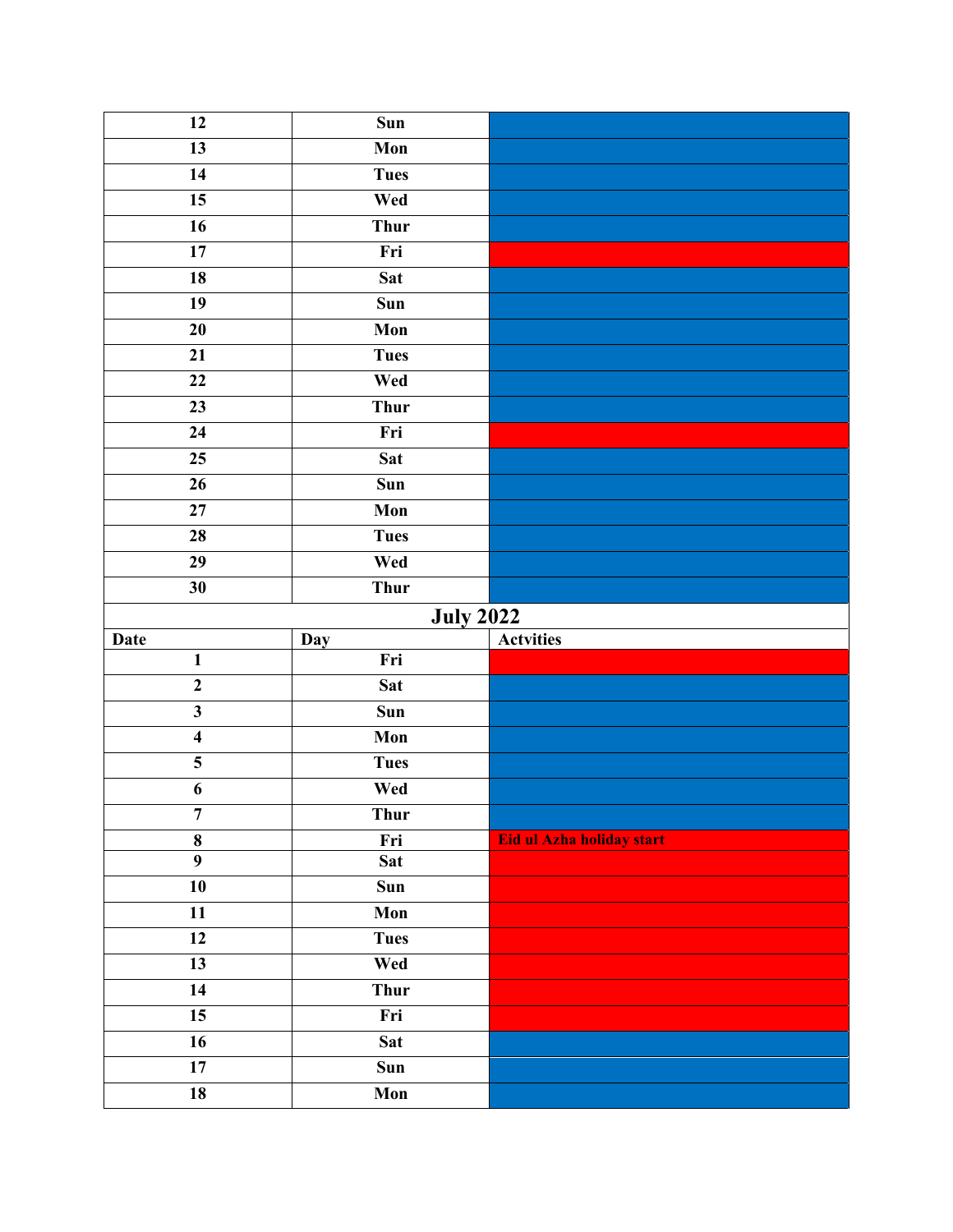| 19                      | <b>Tues</b>        |                                |                                    |
|-------------------------|--------------------|--------------------------------|------------------------------------|
| 20                      | Wed                |                                |                                    |
| 21                      | <b>Thur</b>        |                                |                                    |
| 22                      | Fri                |                                |                                    |
| $\overline{23}$         | Sat                |                                |                                    |
| 24                      | Sun                |                                |                                    |
| $\overline{25}$         | Mon                |                                |                                    |
| 26                      | <b>Tues</b>        |                                |                                    |
| 27                      | Wed                |                                |                                    |
| 28                      | <b>Thur</b>        |                                |                                    |
| 29                      | Fri                |                                |                                    |
| 30                      | Sat                | <b>Muharram</b>                |                                    |
| $\overline{31}$         | Sun                |                                |                                    |
|                         | <b>August 2022</b> |                                |                                    |
| <b>Date</b>             | Day                | <b>Actvities</b>               |                                    |
| $\mathbf{1}$            | Mon                |                                |                                    |
| $\overline{2}$          | <b>Tues</b>        |                                |                                    |
| $\mathbf{3}$            | Wed                |                                |                                    |
| $\overline{\mathbf{4}}$ | <b>Thur</b>        |                                |                                    |
| 5                       | Fri                |                                |                                    |
| $\overline{6}$          | Sat                |                                |                                    |
| $\overline{7}$          | Sun                |                                |                                    |
| 8                       | Mon                |                                |                                    |
| $\boldsymbol{9}$        | <b>Tues</b>        | <b>Ashura</b>                  |                                    |
| $\overline{10}$         | Wed                |                                |                                    |
| 11                      | <b>Thur</b>        |                                |                                    |
| 12                      | Fri                |                                |                                    |
| 13                      | <b>Sat</b>         |                                |                                    |
| 14                      | Sun                |                                |                                    |
| $\overline{15}$         | Mon                | <b>National mourning day</b>   |                                    |
| 16                      | <b>Tues</b>        |                                |                                    |
| $\overline{17}$         | Wed                | Ward final exam                |                                    |
| 18                      | <b>Thur</b>        | Ward final exam                |                                    |
| 19                      | Fri                |                                |                                    |
| 20                      | <b>Sat</b>         | <b>End of Med ward</b><br>Ba-A | <b>End of Surgery ward</b><br>Ba-B |
| 21                      | Sun                | Med ward start Ba-B            | <b>Surg ward start Ba-A</b>        |
| $\overline{22}$         | Mon                |                                |                                    |
| $\overline{23}$         | <b>Tues</b>        |                                |                                    |
| 24                      | Wed                |                                |                                    |
| 25                      | <b>Thur</b>        |                                |                                    |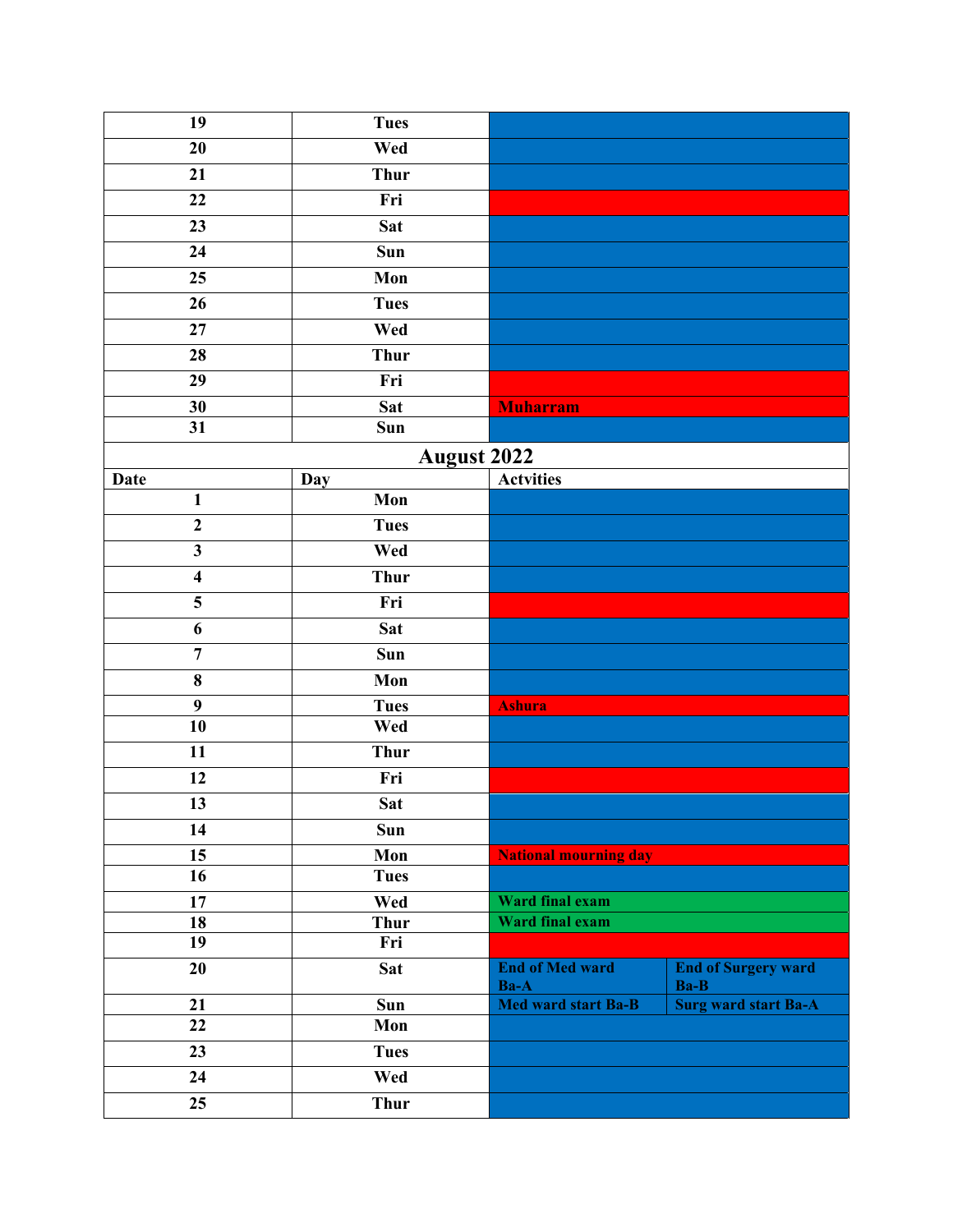| $\overline{26}$         | Fri            |                      |  |
|-------------------------|----------------|----------------------|--|
| 27                      | <b>Sat</b>     |                      |  |
| 28                      | Sun            |                      |  |
| 29                      | Mon            |                      |  |
| 30                      | <b>Tues</b>    |                      |  |
| 31                      | Wed            |                      |  |
|                         | September 2022 |                      |  |
| <b>Date</b>             | Day            | <b>Activities</b>    |  |
| $\mathbf{1}$            | <b>Thur</b>    |                      |  |
| $\mathbf{2}$            | Fri            |                      |  |
| $\mathbf{3}$            | <b>Sat</b>     |                      |  |
| $\overline{\mathbf{4}}$ | Sun            |                      |  |
| $\overline{\mathbf{5}}$ | Mon            |                      |  |
| 6                       | <b>Tues</b>    |                      |  |
| $\overline{7}$          | Wed            |                      |  |
| 8                       | <b>Thur</b>    |                      |  |
| $\boldsymbol{9}$        | Fri            |                      |  |
| 10                      | <b>Sat</b>     |                      |  |
| 11                      | Sun            |                      |  |
| 12                      | Mon            |                      |  |
| 13                      | <b>Tues</b>    |                      |  |
| 14                      | Wed            |                      |  |
| $\overline{15}$         | <b>Thur</b>    |                      |  |
| $\overline{16}$         | Fri            |                      |  |
| 17                      | <b>Sat</b>     |                      |  |
| 18                      | Sun            |                      |  |
| 19                      | Mon            |                      |  |
| $20\,$                  | <b>Tues</b>    |                      |  |
| 21                      | Wed            |                      |  |
| 22                      | <b>Thur</b>    |                      |  |
| 23                      | Fri            |                      |  |
| 24                      | <b>Sat</b>     |                      |  |
| 25                      | Sun            |                      |  |
| 26                      | Mon            |                      |  |
| 27                      | <b>Tues</b>    |                      |  |
| 28                      | Wed            |                      |  |
| 29                      | <b>Thur</b>    | Durga puja vac start |  |
| 30                      | Fri            |                      |  |
| October 2022            |                |                      |  |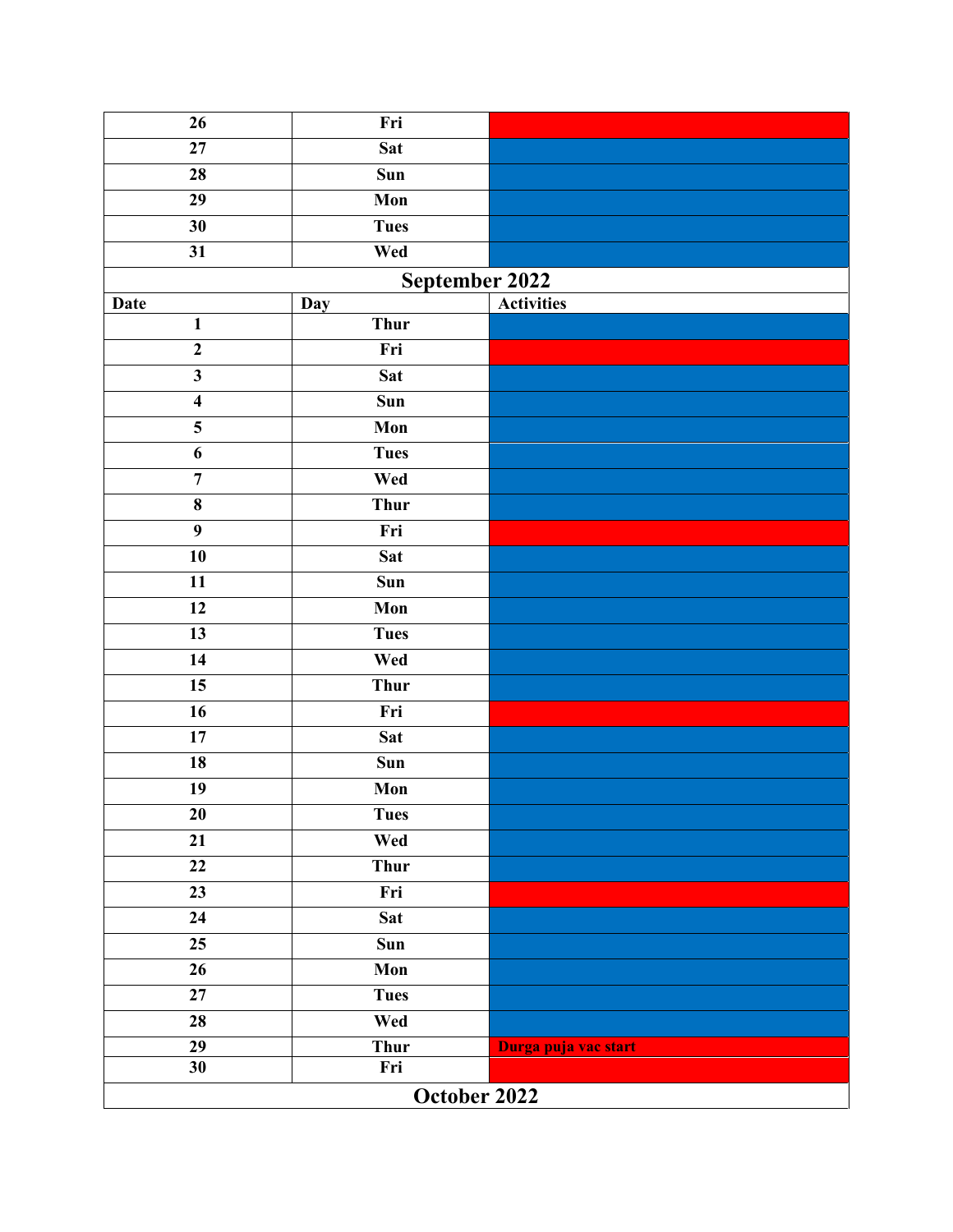| <b>Date</b>             | Day                        | <b>Actvities</b>                 |
|-------------------------|----------------------------|----------------------------------|
| $\mathbf{1}$            | <b>Sat</b>                 |                                  |
| $\mathbf{2}$            | Sun                        |                                  |
| $\overline{\mathbf{3}}$ | Mon                        |                                  |
| $\overline{\mathbf{4}}$ | <b>Tues</b>                |                                  |
| $\overline{5}$          | Wed                        |                                  |
| 6                       | <b>Thur</b>                |                                  |
| $\overline{7}$          | Fri                        |                                  |
| $\overline{\mathbf{8}}$ | Sat                        |                                  |
| $\boldsymbol{9}$        | Sun                        | Eid E Miladunnabi                |
| 10                      | Mon                        |                                  |
| $\overline{11}$         | <b>Tues</b>                |                                  |
| 12                      | Wed                        |                                  |
| $\overline{13}$         | <b>Thur</b>                |                                  |
| 14                      | Fri                        |                                  |
| $\overline{15}$         | Sat                        |                                  |
| $\overline{16}$         | $\overline{\mathbf{S}}$ un |                                  |
| 17                      | Mon                        |                                  |
| 18                      | <b>Tues</b>                |                                  |
| $\overline{19}$         | Wed                        |                                  |
| $\overline{20}$         | <b>Thur</b>                |                                  |
| 21                      | Fri                        |                                  |
| $\overline{22}$         | Sat                        | 3rd yr 2 <sup>nd</sup> term exam |
| 23                      | Sun                        |                                  |
| $\overline{24}$         | Mon                        |                                  |
| 25                      | <b>Tues</b>                |                                  |
| 26                      | Wed                        |                                  |
| 27                      | <b>Thur</b>                | 3rd yr 2 <sup>nd</sup> term exam |
| 28                      | Fri                        |                                  |
| 29                      | <b>Sat</b>                 |                                  |
| 30                      | Sun                        |                                  |
| 31                      | Mon                        |                                  |
|                         | November 2022              |                                  |
| Date                    | Day                        | <b>Actvities</b>                 |
| $\mathbf{1}$            | <b>Tues</b>                |                                  |
| $\boldsymbol{2}$        | Wed                        |                                  |
| $\mathbf{3}$            | <b>Thur</b>                |                                  |
| $\overline{\mathbf{4}}$ | Fri                        |                                  |
| 5                       | <b>Sat</b>                 |                                  |
| 6                       | Sun                        |                                  |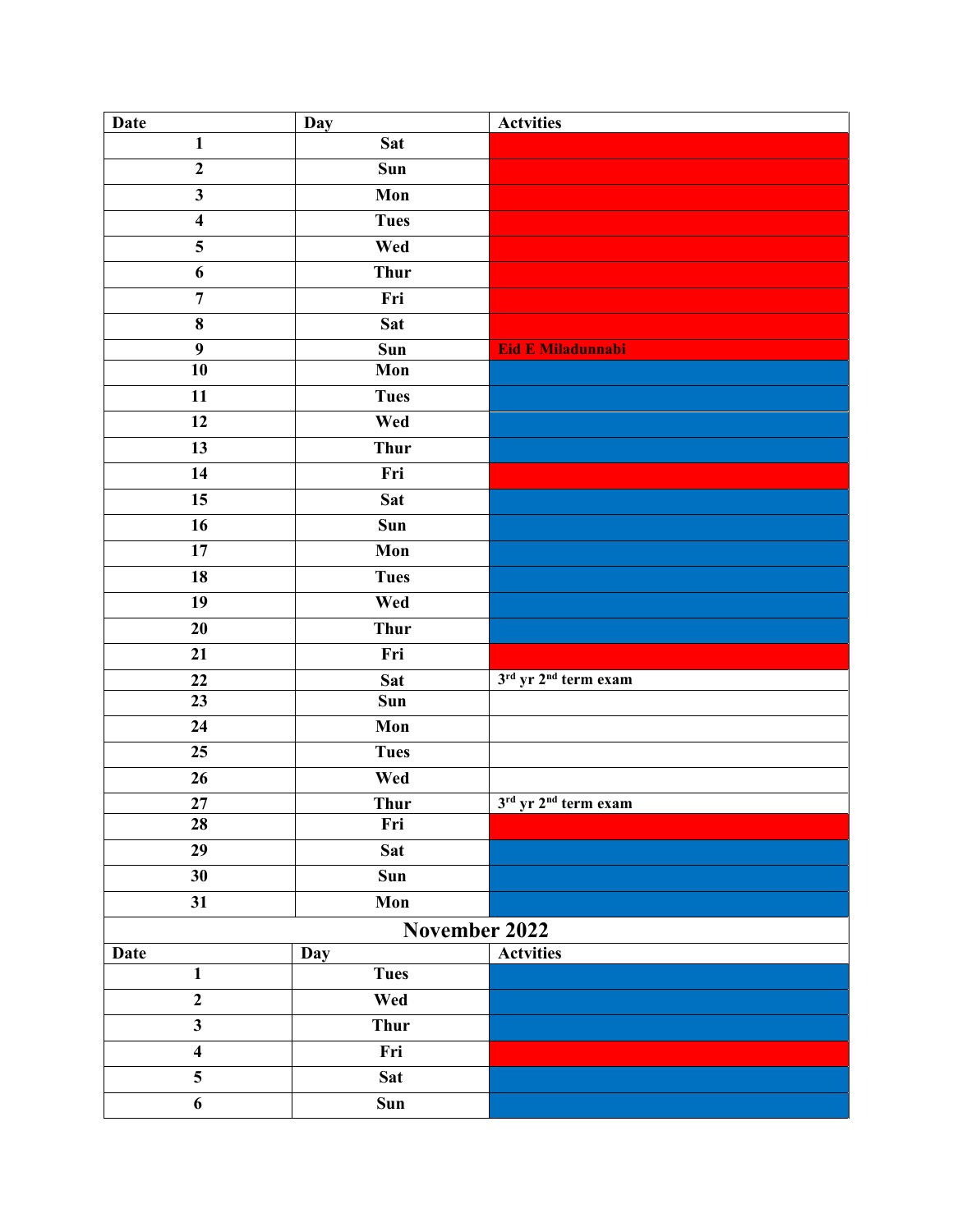| $\overline{7}$          | Mon           |                  |
|-------------------------|---------------|------------------|
| $\bf{8}$                | <b>Tues</b>   |                  |
| $\overline{9}$          | Wed           |                  |
| 10                      | <b>Thur</b>   |                  |
| $\overline{11}$         | Fri           |                  |
| 12                      | <b>Sat</b>    |                  |
| 13                      | Sun           |                  |
| 14                      | Mon           |                  |
| 15                      | <b>Tues</b>   |                  |
| $\overline{16}$         | Wed           |                  |
| 17                      | <b>Thur</b>   |                  |
| 18                      | Fri           |                  |
| 19                      | <b>Sat</b>    |                  |
| 20                      | Sun           |                  |
| 21                      | Mon           |                  |
| $\overline{22}$         | <b>Tues</b>   |                  |
| $\overline{23}$         | Wed           |                  |
| 24                      | <b>Thur</b>   |                  |
| $\overline{25}$         | Fri           |                  |
| 26                      | <b>Sat</b>    |                  |
| 27                      | Sun           |                  |
| 28                      | Mon           |                  |
| 29                      | <b>Tues</b>   |                  |
| 30                      | Wed           |                  |
|                         | December 2022 |                  |
| <b>Date</b>             | Day           | <b>Actvities</b> |
| $\mathbf{1}$            | <b>Thur</b>   |                  |
| $\boldsymbol{2}$        | Fri           |                  |
| $\overline{\mathbf{3}}$ | <b>Sat</b>    |                  |
| $\overline{\mathbf{4}}$ | Sun           |                  |
| 5                       | Mon           |                  |
| 6                       | <b>Tues</b>   |                  |
| $\overline{7}$          | Wed           |                  |
| $\bf{8}$                | <b>Thur</b>   |                  |
| $\overline{9}$          | Fri           |                  |
| 10                      | <b>Sat</b>    |                  |
| 11                      | Sun           |                  |
| 12                      | Mon           |                  |
| $\overline{13}$         | <b>Tues</b>   |                  |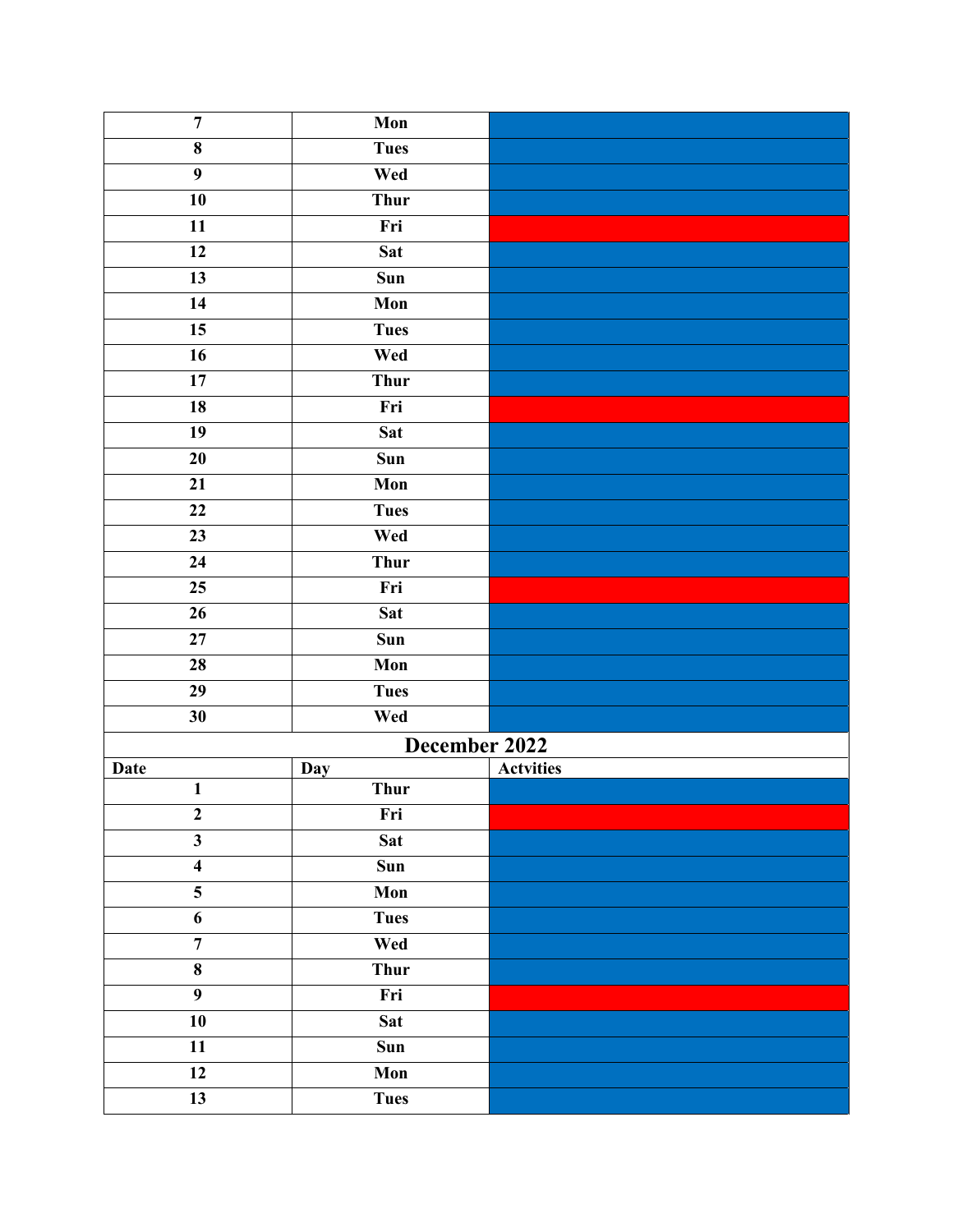| 14                      | Wed                |                                              |                                    |
|-------------------------|--------------------|----------------------------------------------|------------------------------------|
| 15                      | <b>Thur</b>        |                                              |                                    |
| 16                      | Fri                | <b>Victory day</b>                           |                                    |
| 17                      | <b>Sat</b>         |                                              |                                    |
| 18                      | Sun                |                                              |                                    |
| 19                      | Mon                |                                              |                                    |
| 20                      | <b>Tues</b>        |                                              |                                    |
| 21                      | Wed                | Ward final exam                              |                                    |
| $\bf{22}$               | <b>Thur</b>        | Ward final exam                              |                                    |
| $\overline{23}$         | Fri                |                                              |                                    |
| 24                      | <b>Sat</b>         |                                              |                                    |
| 25                      | Sun                | <b>Christmas day</b>                         |                                    |
| $\overline{26}$         | Mon                | <b>Med ward</b><br><b>Ba-B</b><br><b>End</b> | <b>Surg</b><br>ward<br>Ba-A<br>End |
| 27                      | <b>Tues</b>        | Paedi<br>Ba-A                                | Radio<br>Ba-B                      |
| $\overline{28}$         | Wed                |                                              |                                    |
| 29                      | <b>Thur</b>        |                                              |                                    |
| 30                      | Fri                |                                              |                                    |
| 31                      | <b>Sat</b>         |                                              |                                    |
| <b>January 2023</b>     |                    |                                              |                                    |
| <b>Date</b>             | Day                | <b>Actvities</b>                             |                                    |
| $\mathbf{1}$            | Sun                |                                              |                                    |
| $\overline{2}$          | Mon                |                                              |                                    |
| $\overline{\mathbf{3}}$ | <b>Tues</b>        | <b>Trans med</b><br>Ba-B                     |                                    |
| $\overline{\mathbf{4}}$ | Wed                |                                              |                                    |
| $\overline{\mathbf{5}}$ | <b>Thur</b>        |                                              |                                    |
| $\boldsymbol{6}$        | Fri                |                                              |                                    |
| $\overline{7}$          | <b>Sat</b>         |                                              |                                    |
| 8                       | Sun                |                                              |                                    |
| $\boldsymbol{9}$        | Mon                |                                              |                                    |
| 10                      | <b>Tues</b>        | Anaestheia<br>Ba-B                           |                                    |
| $\overline{11}$         | Wed                |                                              |                                    |
| 12                      | <b>Thur</b>        |                                              |                                    |
| 13                      | Fri                |                                              |                                    |
| 14                      | <b>Sat</b>         |                                              |                                    |
| $\overline{15}$         | Sun                |                                              |                                    |
| 16                      |                    |                                              |                                    |
| 17                      | Mon<br><b>Tues</b> | Paedi                                        |                                    |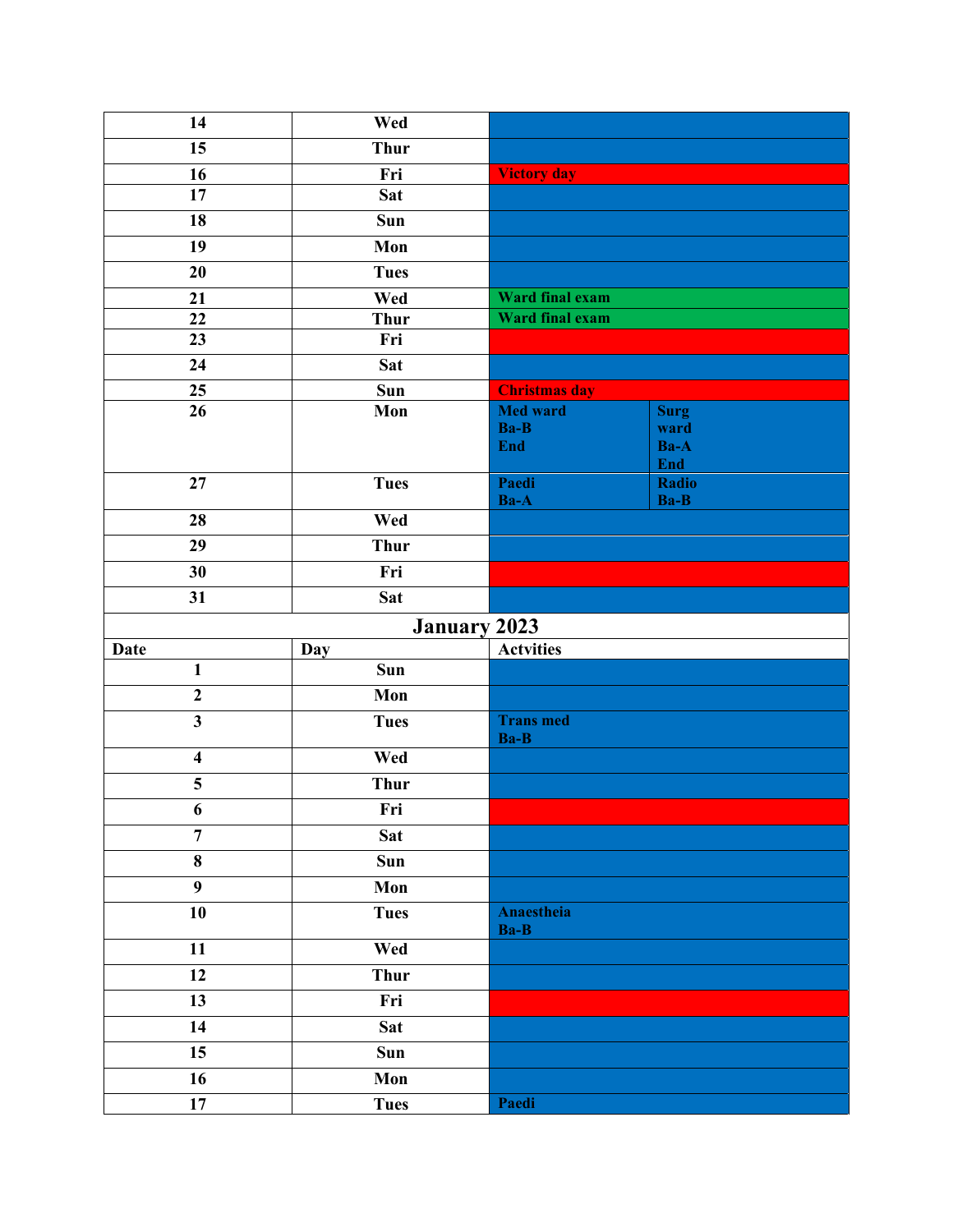|                         |             | <b>Ba-B</b> start                 |  |
|-------------------------|-------------|-----------------------------------|--|
| $\overline{18}$         | Wed         |                                   |  |
| 19                      | <b>Thur</b> |                                   |  |
| 20                      | Fri         |                                   |  |
| 21                      | <b>Sat</b>  |                                   |  |
| $\overline{22}$         | Sun         |                                   |  |
| 23                      | Mon         |                                   |  |
| 24                      | <b>Tues</b> |                                   |  |
| 25                      | Wed         | Ward final exam Paedi<br>$Ba-A$   |  |
| $\overline{26}$         | <b>Thur</b> | Ward final exam Paedi<br>$Ba-A$   |  |
| 27                      | Fri         |                                   |  |
| 28                      | <b>Sat</b>  | $3rd$ yr final term exam<br>start |  |
| 29                      | Sun         |                                   |  |
| $\overline{30}$         | Mon         |                                   |  |
| 31                      | <b>Tues</b> |                                   |  |
| February 2022           |             |                                   |  |
| <b>Date</b>             | Day         | <b>Actvities</b>                  |  |
| $\mathbf{1}$            | Wed         |                                   |  |
| $\overline{2}$          | <b>Thur</b> |                                   |  |
| $\overline{\mathbf{3}}$ | Fri         |                                   |  |
| $\boldsymbol{4}$        | <b>Sat</b>  |                                   |  |
| $\overline{5}$          | Sun         |                                   |  |
| 6                       | Mon         |                                   |  |
| $\overline{7}$          | <b>Tues</b> |                                   |  |
| $\bf 8$                 | Wed         |                                   |  |
| 9                       | Thur        |                                   |  |
| 10                      | Fri         |                                   |  |
| $\overline{11}$         | <b>Sat</b>  |                                   |  |
| 12                      | Sun         |                                   |  |
| 13                      | Mon         |                                   |  |
| $\overline{14}$         | <b>Tues</b> |                                   |  |
| 15                      | Wed         |                                   |  |
| $\overline{16}$         | <b>Thur</b> |                                   |  |
| $\overline{17}$         | Fri         |                                   |  |
| $\overline{18}$         | Sat         |                                   |  |
| $\overline{19}$         | Sun         |                                   |  |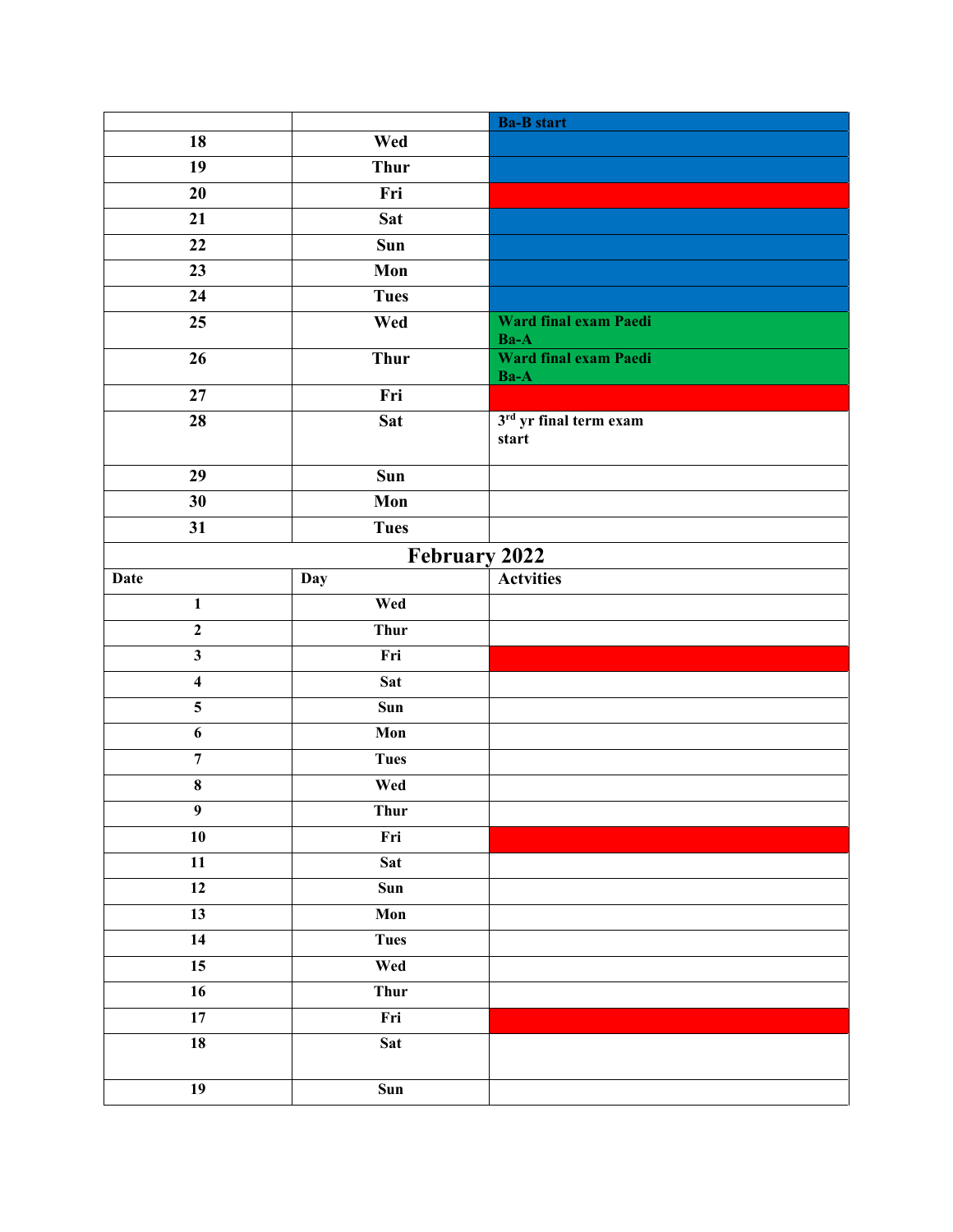| $\overline{20}$         | Mon         |                                                                             |
|-------------------------|-------------|-----------------------------------------------------------------------------|
| 21                      | <b>Tues</b> | <b>International mother language day</b>                                    |
| $\overline{22}$         | Wed         |                                                                             |
| 23                      | <b>Thur</b> |                                                                             |
| 24                      | Fri         |                                                                             |
| 25                      | <b>Sat</b>  |                                                                             |
| 26                      | Sun         |                                                                             |
| $\overline{27}$         | Mon         |                                                                             |
| $\overline{28}$         | <b>Tues</b> |                                                                             |
|                         |             | No ward from 28.02.2023-04.03.2023 due 3rd yr term exam, RFST & study tour. |
|                         | March 2022  |                                                                             |
| <b>Date</b>             | <b>Day</b>  | <b>Actvities</b>                                                            |
| $\mathbf{1}$            | Wed         |                                                                             |
| $\boldsymbol{2}$        | <b>Thur</b> |                                                                             |
| $\overline{\mathbf{3}}$ | Fri         |                                                                             |
| $\overline{\mathbf{4}}$ | <b>Sat</b>  |                                                                             |
| 5                       | Sun         | <b>Radio</b>                                                                |
|                         |             | Ba-A                                                                        |
|                         |             | Paedi                                                                       |
|                         |             | Ba-B                                                                        |
| 6                       | Mon         |                                                                             |
| $\overline{7}$          | <b>Tues</b> |                                                                             |
| $\bf 8$                 | Wed         | <b>Shab E barat</b>                                                         |
| $\overline{9}$          | <b>Thur</b> |                                                                             |
| $\overline{10}$         | Fri         |                                                                             |
| 11                      | Sat         |                                                                             |
| 12                      | Sun         | <b>Trans med</b><br>Ba-A                                                    |
| 13                      | Mon         |                                                                             |
| 14                      | <b>Tues</b> |                                                                             |
| 15                      | Wed         |                                                                             |
| 16                      | <b>Thur</b> |                                                                             |
| 17                      | Fri         |                                                                             |
| 18                      | <b>Sat</b>  |                                                                             |
| 19                      | Sun         | <b>Dentristy Ba-A</b>                                                       |
| 20                      | Mon         |                                                                             |
| 21                      | <b>Tues</b> |                                                                             |
| 22                      | Wed         |                                                                             |
| 23                      | <b>Thur</b> |                                                                             |
| 24                      | Fri         |                                                                             |
| 25                      | <b>Sat</b>  | Ward final exam Paedi<br>Ba-B                                               |